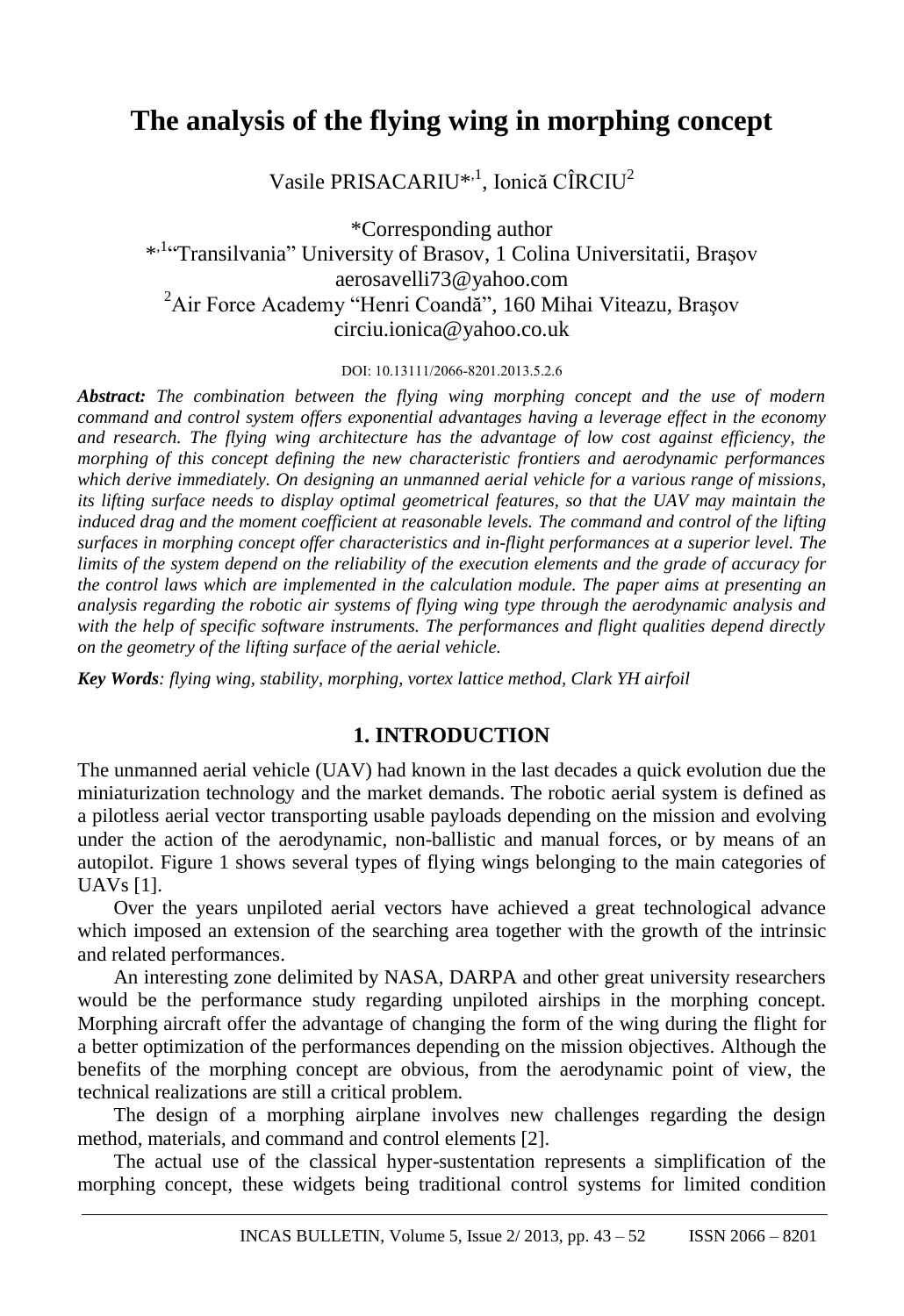flight. Outside these conditions the traditional control system is neutral, and can influence negatively the aerodynamic performances or they could have small yield. They are inefficient in the air flux control due to the discontinuous surfaces created by hinges which leads to undesired aerodynamic phenomena [3].

| Micro                             | Mini                             | <b>Close Range</b>                     | <b>Short Range</b>                   |  |
|-----------------------------------|----------------------------------|----------------------------------------|--------------------------------------|--|
| Aerovironment, USA                | Orbiter, Israel                  | Maxi 10, France                        | Exodrone, USA                        |  |
| <b>Medium Range</b>               | <b>Medium Range</b><br>Endurance | Low Altitude<br>Deep Penetration       | Low Altitude Long<br>Endurance       |  |
| Sperwer, France                   | Wachkeeper, Israel               | CL 289, France-<br>Germany             | Eagle Scan, USA                      |  |
| Medium Altitude Long<br>Endurance | High Altitude Long<br>Endurance  | Unmanned<br><b>Combat Aircraft</b>     | Optionally piloted,<br>converter UAS |  |
| Predator A, USA                   | Global Hawk, USA                 | Cutlass Raytheon,<br><b>USA-Israel</b> | Herti 1D, UK                         |  |

Figure 1. Main categories of the UAV

The interest area for morphing lifting surfaces has been reduced and they are defined as flight wings with morphing elements (variable airfoil, active winglet, vectorized thrust), see figure 1.

The combination between the flying wing morphing concept and the use of modern command and control system offers exponential advantages having a leverage effect in the economy and research.

The flying wing architecture has the advantage of low cost against efficiency and this concept morphing defines the new characteristic frontiers and aerodynamic performances which derive immediately.

The growth of the flight performances has allowed some evolutions (3D) which were impossible in the past and which now generate unknown aerodynamic phenomena and unknown flight regimes. The regimes can affect the flight security which has generated concerns about how to solve the physical principles and the measures need to be taken to prevent unwanted effects.

According to taxonomy of the morphing concept [4] elaborated till now (Bristol University), we have 2 categories: iso-morphing and poly-morphing which include five categories of morphing according to figure 2.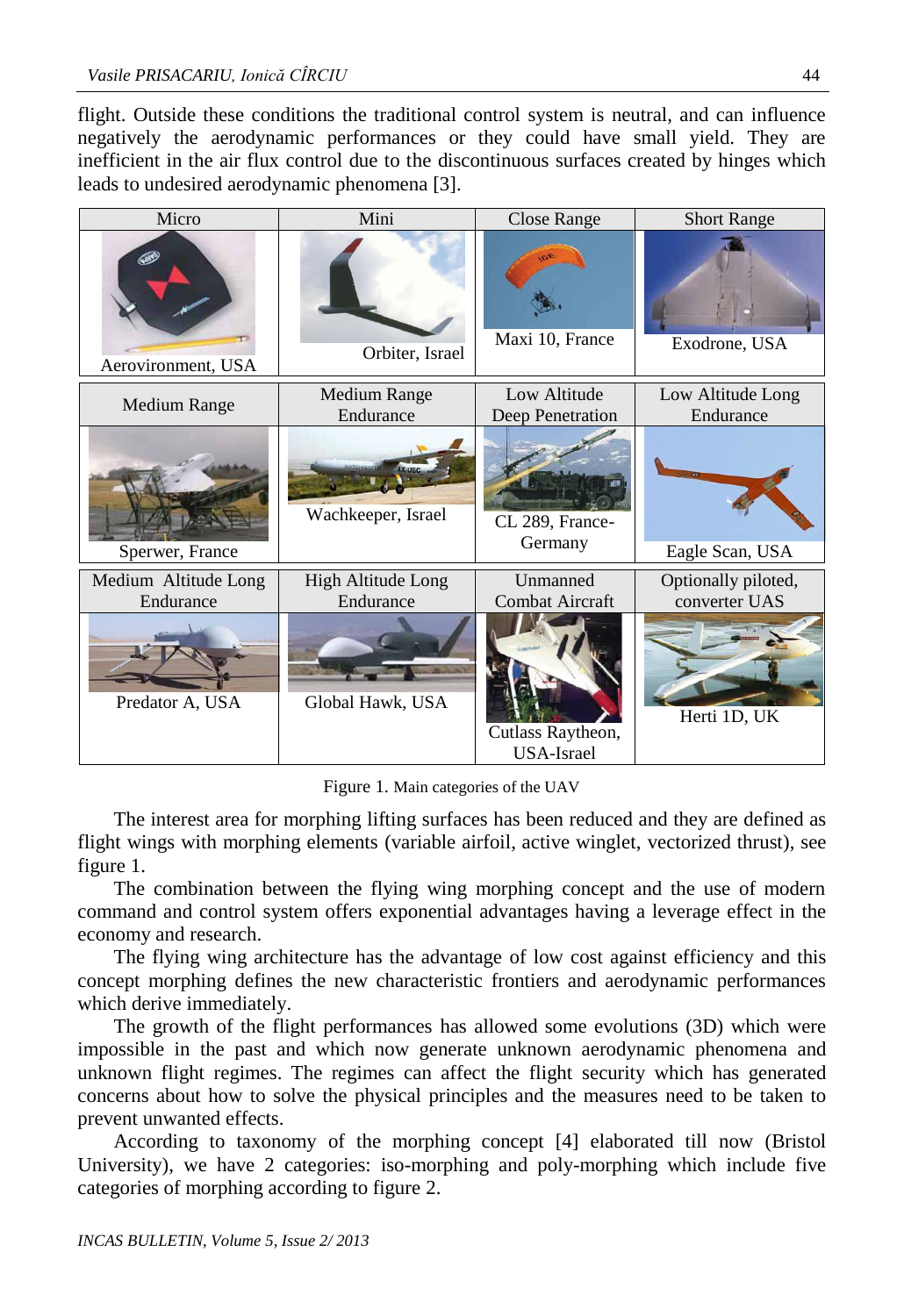

Figure 2. Taxonomy of the morphing concept

# **2. THEORETICAL REFERENCES**

The design of a UAV for a large scale of missions depends on the lifting surface which must present optimal geometry characteristics so it can maintain drag and the coefficient moment at reasonable levels.

Depending on how we obtain longitudinal stability at tailless aircraft we have 3 categories (figure 2) knowing that the requests for the aerodynamic torque coefficient is the direct result of the stability mechanism:

- Plank wing, the longitudinal stability is realized aerodynamically with the help of profile with a positive momentary coefficient  $C_m > 0$  (figure 3a);

- Swept wing, the longitudinal stability is realized with a combination between wing torsion and the use of adequate profiles,  $C_m \approx 0$  (figure 3b);

- Parafoil wing, the longitudinal stability is realized with a lower position of the gravity center which can use traditional wing forms and profiles,  $C_m < 0$  (figure 3c).

The position of the gravity center guarantees longitudinal stability in case it is positioned in front of the neutral point. Thus, amortized dynamic oscillations are obtained.

The research in the flight domain identified a series of phenomena: logical, special and critical [5]. The influence of these phenomena was analyzed through the flight qualities (stability, maneuverability).

The main critical phenomena can appear in the aerial dynamic vectors as a loss of stability during the flight.

We can enumerate a few cases of unstable evolutions which lead to deterioration of the flying envelope and sometimes they can lead to the loss of the aerial vector: loss of the stability direction, the longitudinal balance, self-climbing, moving rotation, landing as a critical flight regime.



#### *Longitudinal stability/instability of the flying wing*

The flight stability implies an analysis of possible movements which can produce and overlap over the specified ground move. If all the disturbed movements remain near the base movement, they will be attenuated and will disappear after all the disruptive factors stop, then we can say the flight is steady [6].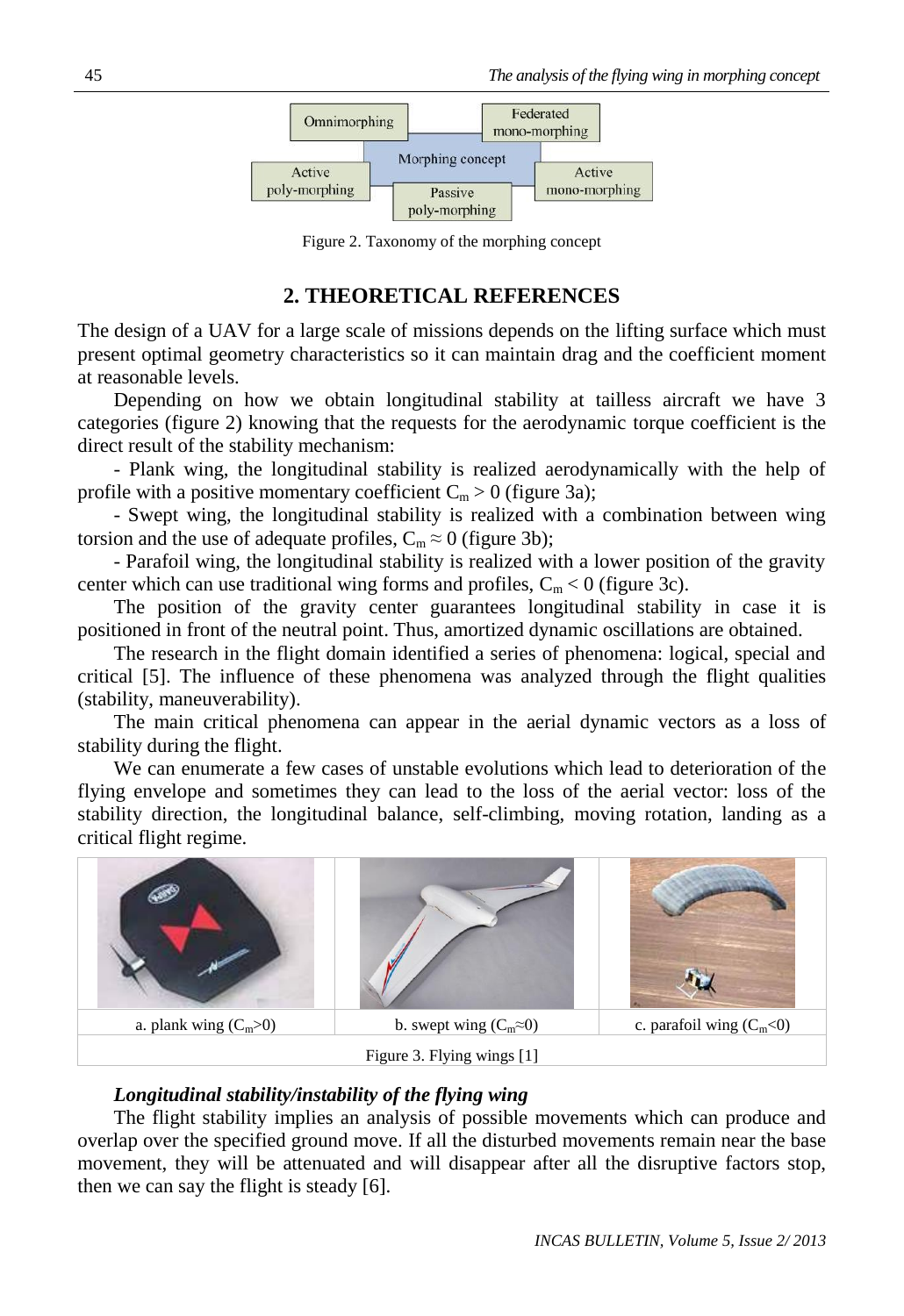$$
M = \frac{\rho}{2} V^2 S \overline{c} \cdot C_m \tag{1}
$$

With incidence angle  $\alpha$ :

$$
M = M(\alpha) \text{ or } C_m = C_m(\alpha) \tag{2}
$$

 $\frac{\rho}{\sigma}V^2 = \text{const.}$ , S – surface,  $\bar{c}$  – medium aerodynamic chord. *where have:*  $\frac{P}{2}V^2 = const.$ 2 x<br>  $\frac{1}{\frac{1}{\sqrt{1-\frac{1}{\sqrt{1-\frac{1}{\sqrt{1-\frac{1}{\sqrt{1-\frac{1}{\sqrt{1-\frac{1}{\sqrt{1-\frac{1}{\sqrt{1-\frac{1}{\sqrt{1-\frac{1}{\sqrt{1-\frac{1}{\sqrt{1-\frac{1}{\sqrt{1-\frac{1}{\sqrt{1-\frac{1}{\sqrt{1-\frac{1}{\sqrt{1-\frac{1}{\sqrt{1-\frac{1}{\sqrt{1-\frac{1}{\sqrt{1-\frac{1}{\sqrt{1-\frac{1}{\sqrt{1-\frac{1}{\sqrt{1-\frac{1}{\sqrt{1-\frac{1}{\sqrt{1-\frac{1}{\sqrt{1-\frac{1}{$ 

Figure 4. Flying wing – linear and uniform flight

In figure 4 we consider a flying wing with a linear and uniform flight. Here we admit the hypothesis of fixed commands, in other words flaperons are in the correct balanced flight, M  $= 0$  (C<sub>m</sub> = 0), position and blocked in this position. In this case the pitch moment coefficient is a unique angle function. The dependency  $C_m = C_m(\alpha)$  is represented in figure 3 the angle being measured from the lift null axe of the flying wing. The sign conventions are: the positive pitch moment increases the incidence and the negative one decreases it, the condition of a flying wing maintaining its incidence  $\alpha_0$  (C<sub>m</sub> = 0) in linear flight is:

$$
\left(\frac{\partial C_m}{\partial \alpha}\right)_{\alpha=\alpha} < 0 \tag{3}
$$

Developing the function in power series:

$$
C_m(\alpha) = C_{m0} + \left(\frac{\partial C_m}{\partial \alpha}\right)_0 \alpha + \frac{1}{2!} \left(\frac{\partial^2 C_m}{\partial \alpha^2}\right) \alpha^2 + \dots \dots \tag{4}
$$

Having in sight the cvasiliniar dependence, growing, we can retain only the linear terms of the moment coefficient in α:

 $C_m = C_m(\alpha)$ ,  $C_m = C_{mo} + C_m^{\alpha} \alpha$ 

$$
C_m = C_{m0} + \left(\frac{\partial C_m}{\partial \alpha}\right)_0 \alpha \tag{5}
$$

So the condition for an airplane to be steady in linear flight is  $C_m = 0$ , at a positive incidence,  $\alpha = \alpha_0$  and to be stable:

$$
\left(\frac{\partial C_m}{\partial \alpha}\right)_{\alpha=\alpha_0} < 0
$$
\n
$$
C_m > 0, \qquad C_{m\alpha} = \left(\frac{\partial C_m}{\partial \alpha}\right)_0 < 0 \tag{6}
$$

*where Cm0 - pitching moment coefficient at zero lift (α=0), Cmα - coefficient of static longitudinal stability*

*INCAS BULLETIN, Volume 5, Issue 2/ 2013*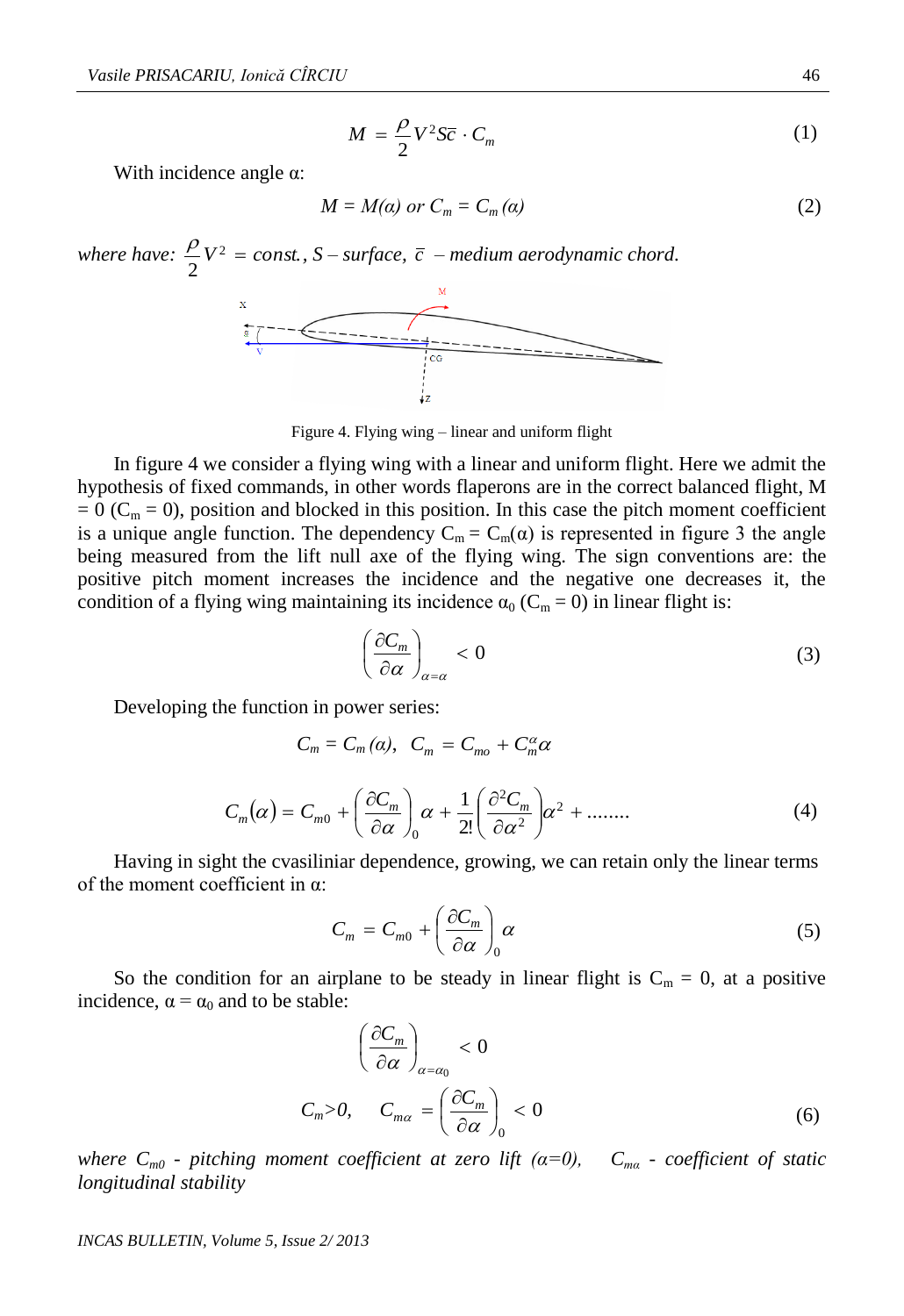The relations (6) must be satisfied simultaneously so that the airplane could be balanced and stabile. For a flying wing to be stabile in linear and uniform flight at  $\alpha > 0$  it is necessary for  $C_{m0} > 0$ , which can always be realized when the airplane is equipped with a horizontal tail, but in case of tailless airplane the functions is realized with advanced CG (weight center) compared to the neutral point, choosing an adequate aerodynamic concept (airfoil S) or with a torsion (aerodynamic, geometric) of the tip chord.

#### *Command and control of flying wing type UAV in the morphing concept*

The mostly used construction solution for command and longitudinal control of an airplane is the elevator. In the case of longitudinal flying wings command it is realized with the elevons, (see figure 4); this solution is available only for swept wings or triangular wings. In the case of symmetrical airfoils or with positive curb we obtain  $C_{m0} > 0$  through the negative geometric torsion in the span. Turning the elevons modifies the pitch and lifting moment, so the dimensionless coefficients of these are the incident angle function  $\alpha$  and the turning angle of the elevon  $\delta$ :

$$
C_l = C_l(\alpha, \delta), \quad C_m = C_m(\alpha, \delta) \tag{7}
$$

The proposed model is based on the concept of semi-flexibility heads wing offering superior flight performance and the advantage of low cost conditions [7].

#### **3. THE ANALYSIS OF THE FLYING WING TYPE LIFTING SURFACE**

We propose to analyze a flying wing surface (figure 5) with the data from table 1 with Clark YH profile composed of 2 semi-plans mounted on a central plan, with a dihedral angle of  $0^0$ .



Table 1. Flying wing features:

| Wing span           | 2b         | 2000 mm                 |  |
|---------------------|------------|-------------------------|--|
| Main chord          | $C_0$      | $400$ mm                |  |
| Tip chord           | $C_{\rho}$ | $250 \text{ mm}$        |  |
| Medium aerod. chord | MAC        | 339 mm                  |  |
| Aspect ratio        |            | 6,02                    |  |
| Wing weight         | G          | $1,00$ kg               |  |
| Wing load           |            | 1,504 kg/m <sup>2</sup> |  |
| Wing area           |            | $0,665 \text{ m}^2$     |  |
| Swept angle         |            | $35^{\circ}$            |  |

#### *Analysis methodology*

XFLR5 v.6 is software that offers an analysis in 2D and 3D for shapes and lifting surfaces in singular and coupled mode [8]. The software package performs analysis for small Reynolds numbers and contains five applications: analysis mode and projection in 2D, analysis method and projection in 3D (wing, airplane), two projection modes and comparison in 2D, inverted projection mode (QDES) and integral projection mode (MDES).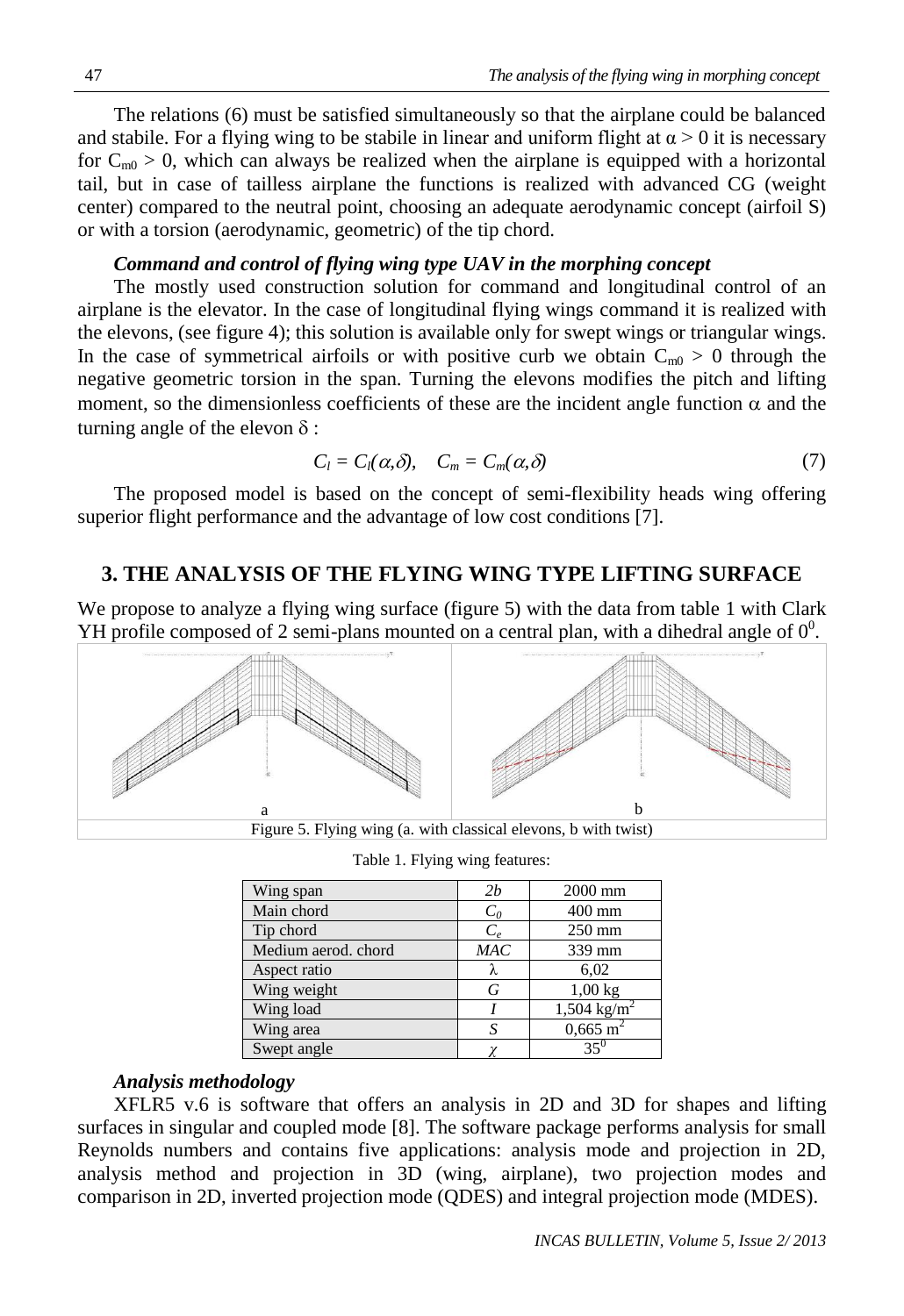### *Command through symmetrical geometric twist*

According to figure 5, the analyzed wing, displaying the characteristics shown in table 2 has the lifting chart, drag and induced drag through VLM (vortex lattice method) and the analysis which has a specific resolution in the analysis process which is presented in the next figures. The analyzed case represents a symmetrical geometrical twist with  $5^{\circ}$ .



Figure 6. Lifting chart and drag at 15 m/s with  $0^0$  si  $5^0$  incidence angle.



Figure 7. Lifting chart and drag at 25 m/s with cu  $0^0$  and  $5^0$  incidence angle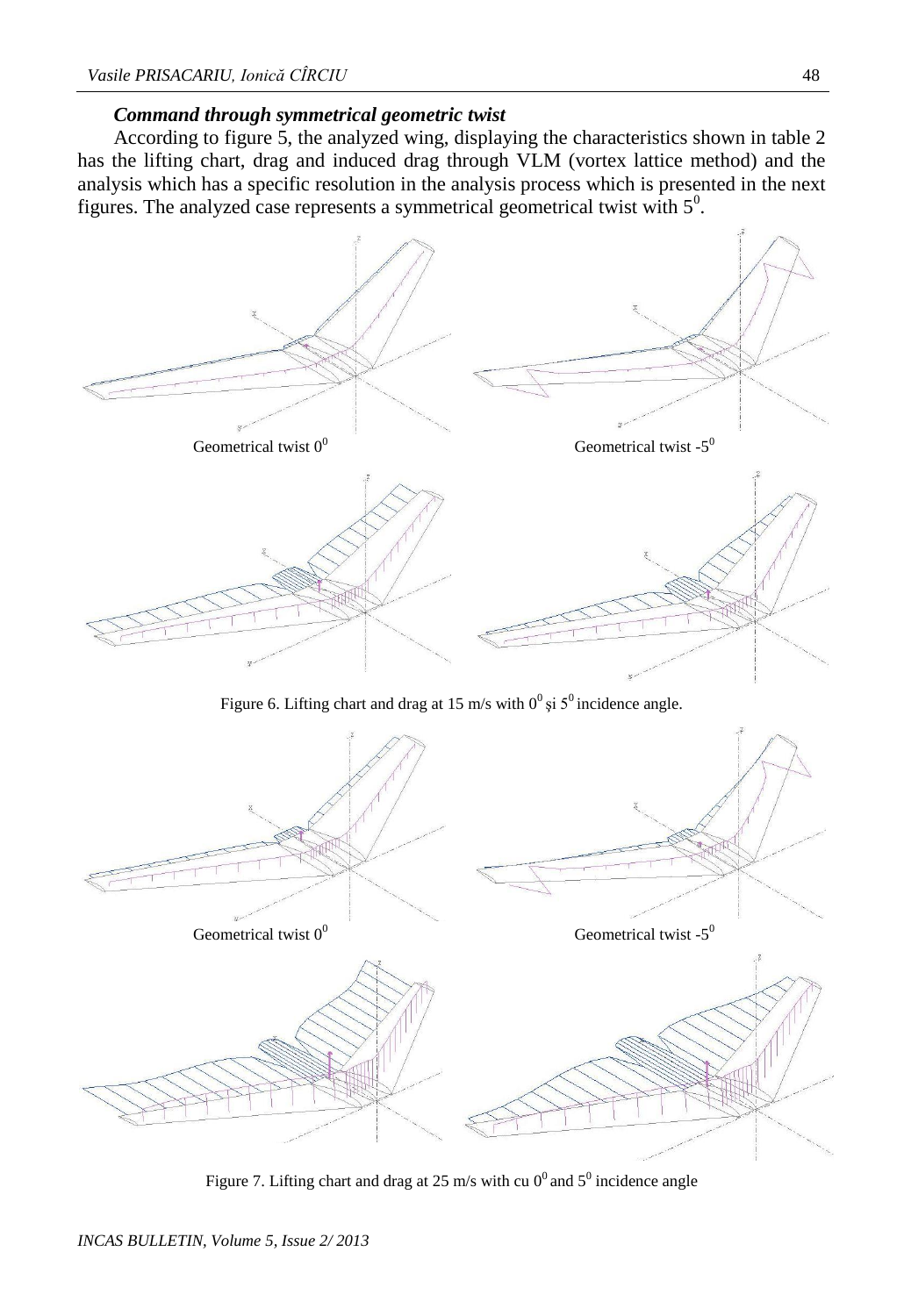49 *The analysis of the flying wing in morphing concept*

From figure 6 and 7 and according to table 3, as expected, we observe an improvement of the performance of the lifting surface in case of incidence lowering at the wing tip. In table 2 we have values of the lifting coefficients, drag for going forward and for the moment depending on the incidence angle.

| Incidence  | Twist $0^0$ |                |                              | Twist $-5^0$ |           |            |
|------------|-------------|----------------|------------------------------|--------------|-----------|------------|
| $\alpha$   |             | $\mathrm{C_d}$ | $\mathsf{\sim}_\mathfrak{m}$ | ◡            | $C_d$     | $\rm C_m$  |
| $-5^\circ$ | $-0.20401$  | 0.001845       | $-0.02148$                   | $-0.27554$   | 0.004015  | 0.022706   |
| $-2^{0}$   | 0.020953    | 0.000026       | $-0.01882$                   | $-0.05802$   | 0.00065   | 0.017208   |
|            | 0.171192    | 0.001306       | $-0.01694$                   | 0.087538     | 0.000739  | 0.013549   |
| $3^{0}$    | 0.39544     | 0.006949       | $-0.01398$                   | 0.305281     | 0.004382  | 0.008113   |
| $5^{0}$    | 0.543331    | 0.13141        | $-0.01193$                   | 0.449218     | 0.009115  | 0.004549   |
| $\neg 0$   | 0.689254    | 0.021205       | $-0.00982$                   | 0.591524     | 0.0015633 | 0.001055   |
| $10^0$     | 0.90322     | 0.036612       | $-0.00658$                   | 0.800742     | 0.028589  | $-0.00402$ |
| $15^{0}$   | 1.242322    | 0.070088       | $-0.00106$                   | 1.133883     | 0.057758  | $-0.0119$  |

Tabelul 2. Coefficients values

# **4. COMMAND AND CONTROL MODEL THROUGH LONGITUDINAL DRIVELINE**

For the stabilization of a flying wing with the reserve of the balance smaller in comparison with the classic design (with tail), we propose a command and control module with a cinematic driveline of the pitch movement for improving the reaction time and the longitudinal trajectory through torsion angle values of  $\pm$  15<sup>0</sup>. The first element is the airplane, bloc 2 to regroup the control; it is done after  $\psi$ ,  $\psi$  and the command  $\delta$ . The third *o* element performs passive or active correction series and *N* is the static characteristic of the execution element. In figure 8a and 8b we have the following operators:



Figure 8 Command and control model

$$
H_{I}(D) = \frac{k_{1}}{(T_{1} + 1)D^{2}},
$$
  
\n
$$
H_{2}(D) = c_{1} + \left(c_{2} + \frac{c_{3}}{k_{1}}\right)D + \frac{c_{3}r_{1}}{k_{1}}D^{2},
$$
  
\n
$$
H_{2}(D) = k_{3} \frac{\tau_{3}D + 1}{T_{3}D + 1}, \tau_{3} \neq T_{3}.
$$
\n(8)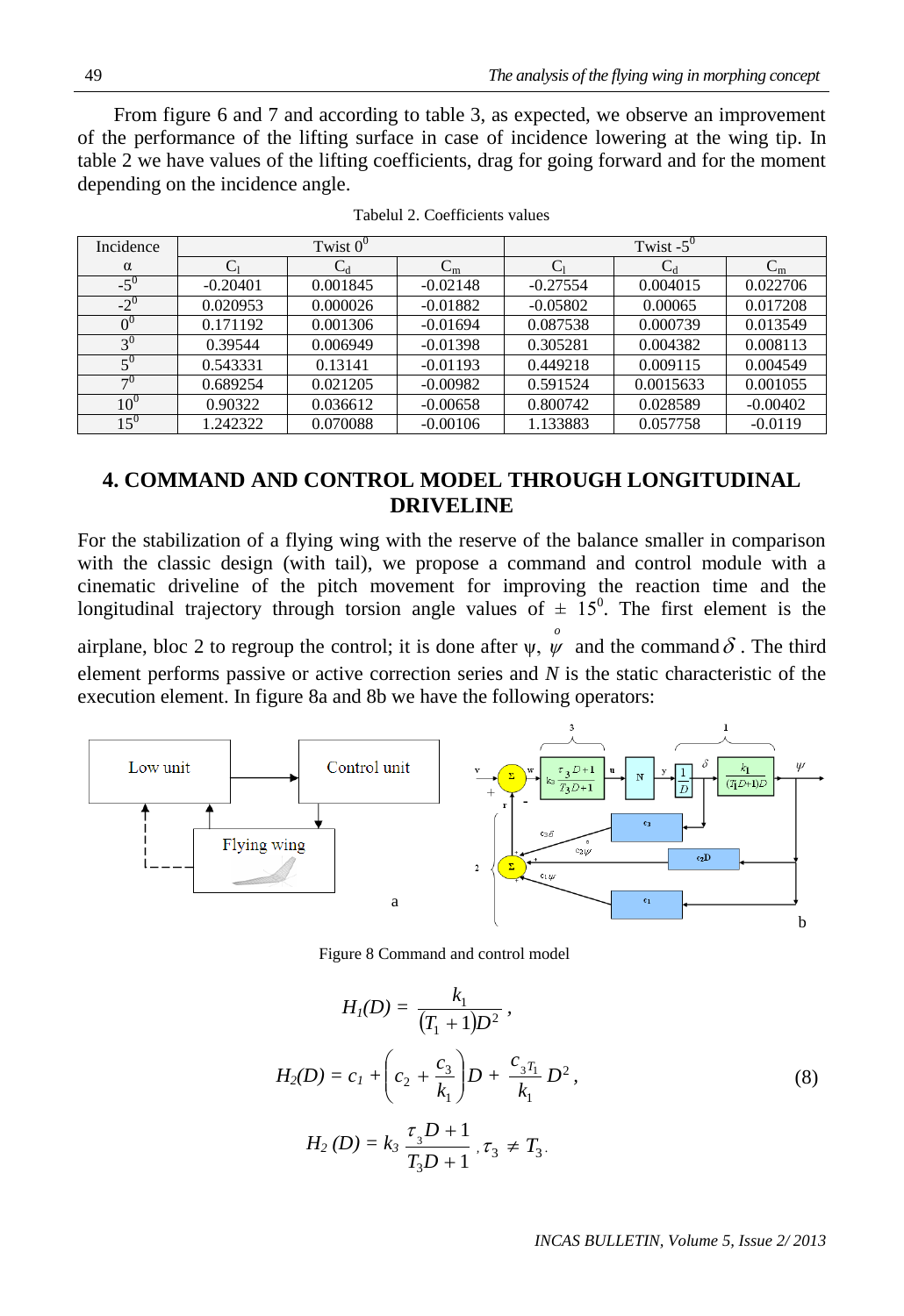The model proposed (figure 7b) achieves the control after three state variables (incident angles, twist a top wing and aerial speed vector) involving superior dynamic characteristics and performances [9], [10], [11]. To avoid the separated treatment of the differential elements H<sub>2</sub> (D) from (8) we will regroup with H<sub>1</sub> (D) in an operator H<sub>12</sub> (D) with the following form:

$$
H_{12}(D) = \frac{c_3 T_1 D^2 + (k_1 c_2 + c_3) D + c_1 k_1}{(T_1 D + 1) D^2} \cong \frac{r}{y}(D)
$$
\n(9)

We attach to this operator  $H_{12}$  (D) a minimal state architecture with accessible variables  $\delta, \psi$  weighted with the coefficients c<sub>1</sub>, c<sub>2</sub>, c<sub>3</sub> which are marked even in the minimal architecture. In this architecture the state vector has the following components:

$$
\begin{cases}\nx_I \le r = c_I \psi + c_2 \psi + c_3 \psi \\
x_2 = \overset{\circ}{x}_1 - c_3 T_I y \\
x_3 = \overset{\circ}{x}_2 + T_I r - (k_I c_2 + c_3) y\n\end{cases}
$$

The  $H_3$  (D) element from (8) is equivalent with the following relationships:

$$
\mathbf{x}^{(3)} = A^{(3)} \mathbf{x}^{(3)} + b^{(3)} w, u = \mathbf{x}^{(3)} + d^{(3)} w, w = v-r
$$

In which:

$$
x^{(3)} = u - d^{(3)}w
$$
,  $A^{(3)} = -\frac{1}{T_3}$ ,  $b^{(3)} = \frac{1}{T_3}(k_3-1)$ ,  $c^{(3)} = 1$ ,  $d^{(3)} = \frac{k_3\tau_3}{T_3}$ 

The state equations of the system:

$$
\begin{cases}\n x = Ax + by + ep + fv, y = g(u) \\
 u = c^T x + dy + h^T p + d^{(3)} v\n\end{cases}
$$

 $\mathbf{r}$ 

This performs the control after three state variable elements:

$$
A = \begin{bmatrix} -\frac{1}{T_1} & 1 & 0 & 0 \\ 0 & 0 & 1 & 0 \\ 0 & 0 & 0 & 0 \\ -\frac{k_3 \tau_3}{T_3^2} (k_3 - 1) & 0 & 0 & \frac{-1}{T_3} \end{bmatrix}, b = \begin{bmatrix} c_3 \\ \frac{k_1 c_2 + c_3}{T_1} \\ \frac{c_1 k_1}{T_1} \\ 0 \end{bmatrix}, c = \begin{bmatrix} -\frac{k_3 \tau_3}{T_3} \\ 0 \\ 0 \\ 1 \end{bmatrix}, d = 0,
$$
  

$$
f = \begin{bmatrix} 0 \\ 0 \\ 0 \\ \frac{k_3 \tau_3}{T_3} \end{bmatrix}, d^{(3)} = \frac{k_3 \tau_3}{T_3}, p = 0.
$$
 (10)

For linear systems, the correction parallel-oppose through the  $c_2$  and  $c_3$  connections from element 2 is similar to a series correction at level of the element 3:

#### *INCAS BULLETIN, Volume 5, Issue 2/ 2013*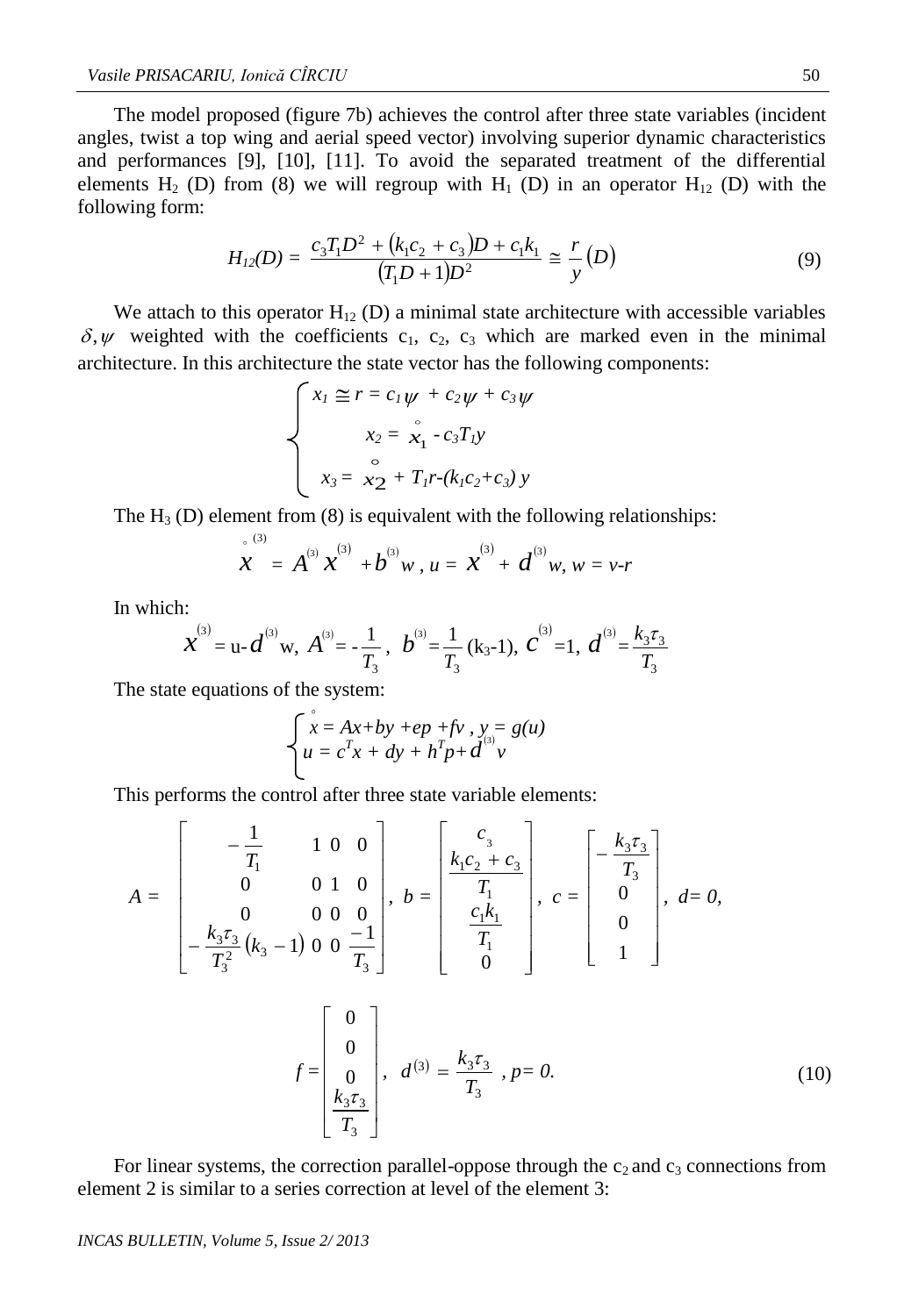$$
H_{3e} = k_{3e} \frac{b_2 D^2 + b_1 D + b_0}{a_2 D^2 + a_1 D + a_0}
$$
\n(11)

which together with operator  $H_3$  (D) gives a general correction of the third order for linear systems, such an equivalence being kept rigorously but the dynamic effects remain the same. That is why the connection introduced through the third element can be transferred partially through the reverse connections of the  $c_2$  and  $c_3$  coefficients. Simplifying the third element through:

$$
\tau_3 = T_3 = 0 \text{ and } k_3 = l
$$

we reduce the closing equation of the system at:

$$
x_{12}^{\circ} = A_{12}x_{12} + b_{12}y \quad , \quad r = c_{12}^{T}x_{12}, \quad u = v - r, \quad y = g(u)
$$

If the nonlinearity *N* is replaced with a linear element without a unitary memory path, the equivalent operator  $H_{3e}$  (D) has the expression:

$$
H_{3e}(D) = \frac{(T_1 D + 1)D}{T_1 D^2 + (1 + c_3 T_1)D + k_1 c_2}
$$
\n(12)

In figure 9 we present the command and control module performed in Simulink Matlab 2010 [12], [13].



Figure 9. Simulink model

The appearance of the derivative effect does not decouple the direct circuit in stationary regime because this effect is compensated by the first integrator in the first element. In the stability conditions the internal stability is amortized, the nonlinear static characteristic N will affect the counter and partially the denominator of the equivalent operator.

# **5. CONCLUSIONS**

The proposed module represents an upgrade of the control laws and the execution of the existing equipment used on non piloted aerial vectors.

The command and control of the lifting surfaces in the morphing concept offers characteristics and performances at a whole new level. The limits of the control system depend on the reliability of the execution elements and the accuracy level of the implemented control laws in the calculation modules.